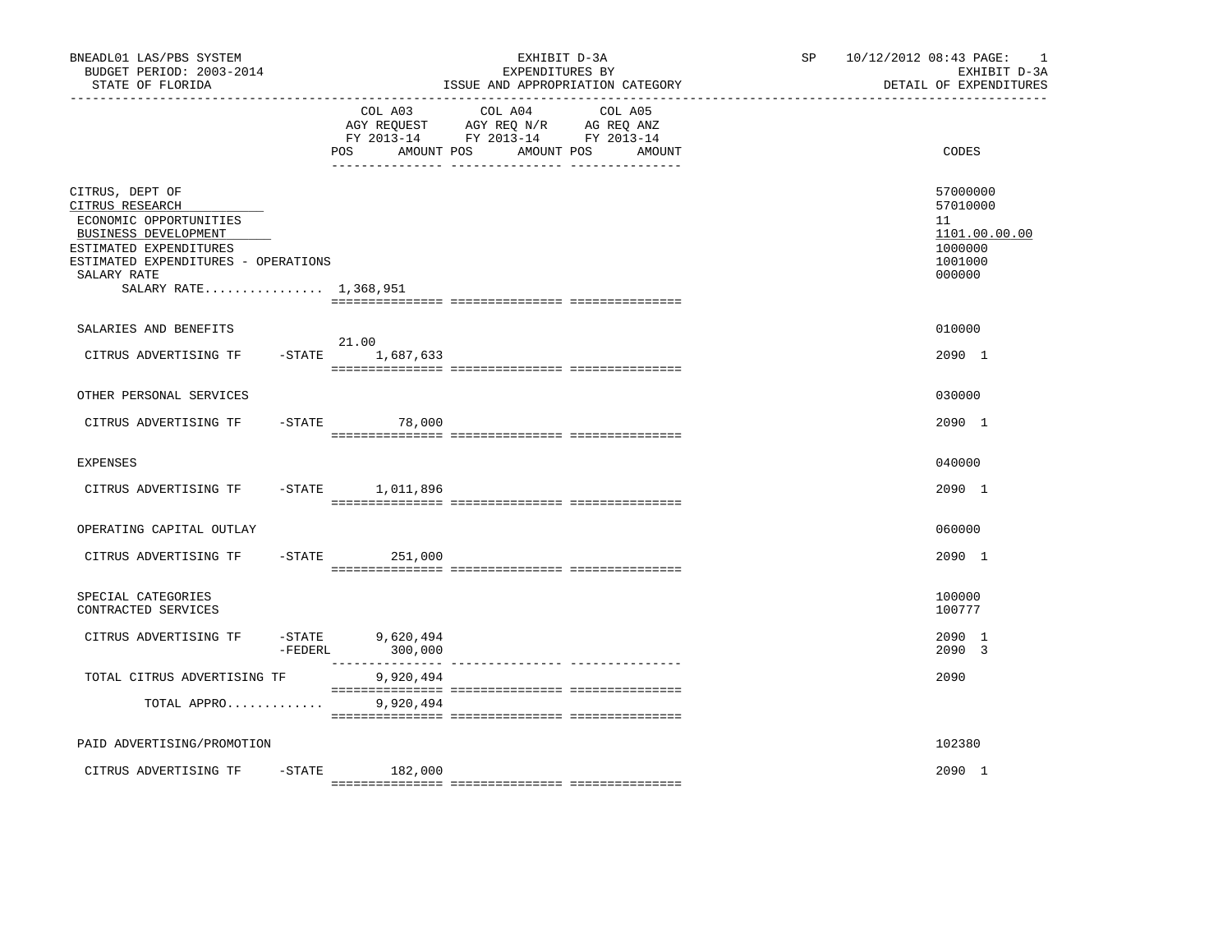| BNEADL01 LAS/PBS SYSTEM<br>BUDGET PERIOD: 2003-2014<br>STATE OF FLORIDA                                                                                                                                   |                              | EXHIBIT D-3A<br>EXPENDITURES BY<br>ISSUE AND APPROPRIATION CATEGORY<br>___________________________________           | SP 10/12/2012 08:43 PAGE:<br>$\overline{2}$<br>EXHIBIT D-3A<br>DETAIL OF EXPENDITURES |
|-----------------------------------------------------------------------------------------------------------------------------------------------------------------------------------------------------------|------------------------------|----------------------------------------------------------------------------------------------------------------------|---------------------------------------------------------------------------------------|
|                                                                                                                                                                                                           | COL A03<br>POS<br>AMOUNT POS | COL A04<br>COL A05<br>AGY REQUEST AGY REQ N/R AG REQ ANZ<br>FY 2013-14 FY 2013-14 FY 2013-14<br>AMOUNT POS<br>AMOUNT | CODES                                                                                 |
| CITRUS, DEPT OF<br>CITRUS RESEARCH<br>ECONOMIC OPPORTUNITIES<br>BUSINESS DEVELOPMENT<br>ESTIMATED EXPENDITURES<br>ESTIMATED EXPENDITURES - OPERATIONS<br>SPECIAL CATEGORIES<br>TR/DMS/HR SVCS/STW CONTRCT |                              |                                                                                                                      | 57000000<br>57010000<br>11<br>1101.00.00.00<br>1000000<br>1001000<br>100000<br>107040 |
| CITRUS ADVERTISING TF - STATE<br>TOTAL: ESTIMATED EXPENDITURES - OPERATIONS<br>TOTAL POSITIONS 21.00<br>TOTAL ISSUE 13,137,002<br>TOTAL SALARY RATE 1,368,951                                             | 5,979                        |                                                                                                                      | 2090 1<br>1001000                                                                     |
| FLORIDA RETIREMENT SYSTEM<br>CONTRIBUTION ADJUSTMENT FOR<br>FISCAL YEAR 2012-2013<br>SALARIES AND BENEFITS                                                                                                |                              |                                                                                                                      | 1001240<br>010000                                                                     |
| CITRUS ADVERTISING TF - STATE 4,151                                                                                                                                                                       |                              |                                                                                                                      | 2090 1                                                                                |
| ADJUSTMENT TO STATE HEALTH<br>INSURANCE PREMIUM CONTRIBUTION -<br>FISCAL YEAR 2012-13<br>SALARIES AND BENEFITS<br>CITRUS ADVERTISING TF - STATE                                                           | 2,559                        |                                                                                                                      | 1001830<br>010000<br>2090 1                                                           |
| REALLOCATION OF HUMAN RESOURCES<br>OUTSOURCING<br>SPECIAL CATEGORIES<br>TR/DMS/HR SVCS/STW CONTRCT                                                                                                        |                              |                                                                                                                      | 1005900<br>100000<br>107040                                                           |
| CITRUS ADVERTISING TF                                                                                                                                                                                     | $-STATE$<br>275              |                                                                                                                      | 2090 1                                                                                |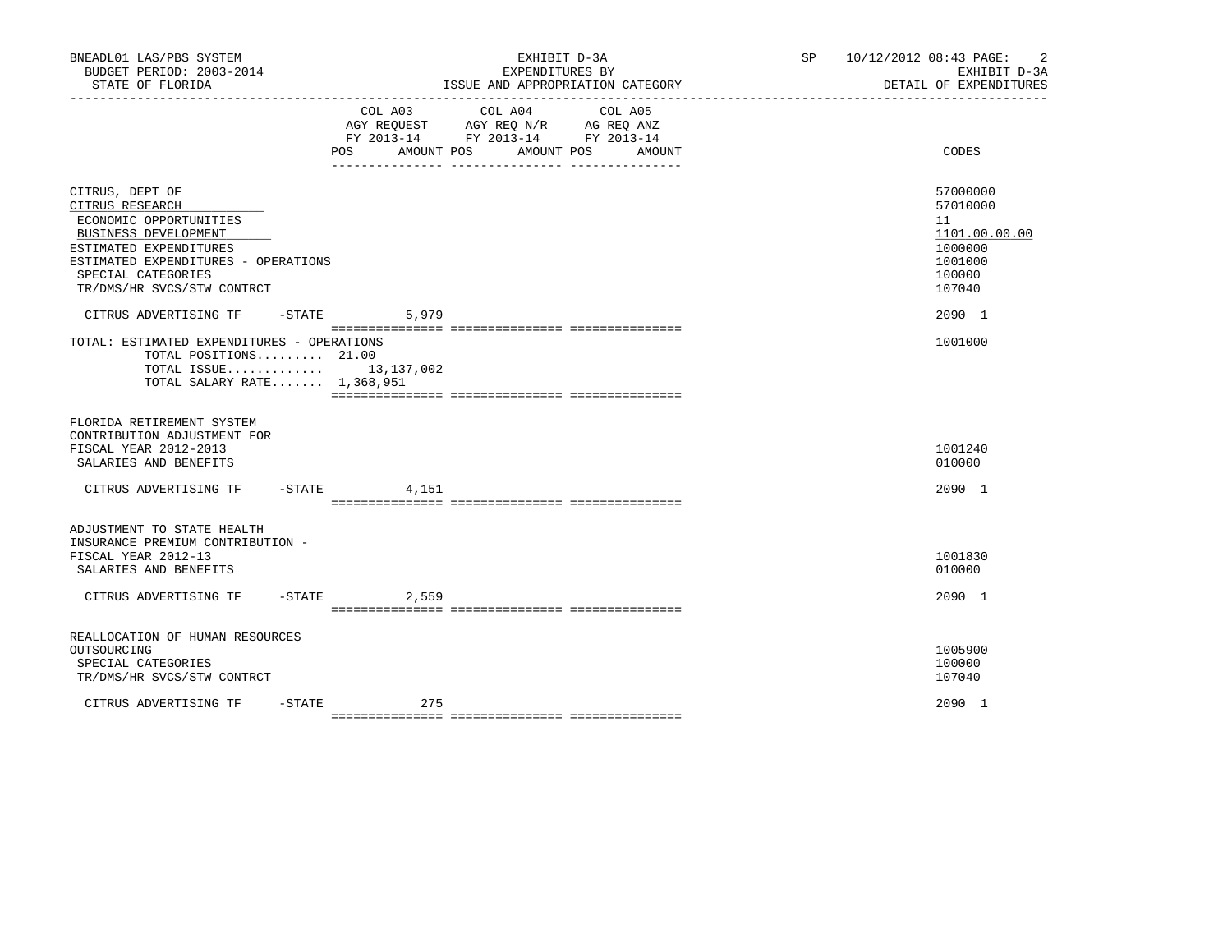| BNEADL01 LAS/PBS SYSTEM<br>BUDGET PERIOD: 2003-2014<br>STATE OF FLORIDA                                                          | EXHIBIT D-3A<br>EXPENDITURES BY<br>ISSUE AND APPROPRIATION CATEGORY                                                                                                                                                                                                                                                                                                                                                                                                         | SP 10/12/2012 08:43 PAGE: | 3<br>EXHIBIT D-3A<br>DETAIL OF EXPENDITURES |
|----------------------------------------------------------------------------------------------------------------------------------|-----------------------------------------------------------------------------------------------------------------------------------------------------------------------------------------------------------------------------------------------------------------------------------------------------------------------------------------------------------------------------------------------------------------------------------------------------------------------------|---------------------------|---------------------------------------------|
|                                                                                                                                  | $\begin{tabular}{lllllllllll} &\multicolumn{4}{c }{\text{COL A03}} &\multicolumn{4}{c }{\text{COL A04}} &\multicolumn{4}{c }{\text{COL A05}} \\ \multicolumn{4}{c }{\text{AGY REQUEST}} &\multicolumn{4}{c }{\text{AGY REQ}} &\multicolumn{4}{c }{\text{N/R}} &\multicolumn{4}{c }{\text{AG REQ ANZ}} \\ \multicolumn{4}{c }{\text{FGY REQJ13--14}} &\multicolumn{4}{c }{\text{FY 2013--14}} &\multicolumn{4}{c }{\text{FY 2013--14$<br>POS AMOUNT POS AMOUNT POS<br>AMOUNT |                           | CODES                                       |
| CITRUS, DEPT OF<br>CITRUS RESEARCH<br>ECONOMIC OPPORTUNITIES<br>BUSINESS DEVELOPMENT<br>ADJUSTMENTS TO CURRENT YEAR              |                                                                                                                                                                                                                                                                                                                                                                                                                                                                             |                           | 57000000<br>57010000<br>11<br>1101.00.00.00 |
| ESTIMATED EXPENDITURES<br>CORRECT FUNDING SOURCE INDENTIFIER<br>CONTRACTED SERVICES<br>SPECIAL CATEGORIES<br>CONTRACTED SERVICES |                                                                                                                                                                                                                                                                                                                                                                                                                                                                             |                           | 1600000<br>160S020<br>100000<br>100777      |
| CITRUS ADVERTISING TF -STATE 125,000                                                                                             | -FEDERL 125,000-                                                                                                                                                                                                                                                                                                                                                                                                                                                            |                           | 2090 1<br>2090 3                            |
| TOTAL APPRO                                                                                                                      |                                                                                                                                                                                                                                                                                                                                                                                                                                                                             |                           |                                             |
| ANNUALIZATION OF ADMINISTERED<br>FUNDS APPROPRIATIONS<br>STATE HEALTH INSURANCE ADJUSTMENT<br>FOR FY 2012-13 - 10 MONTHS         |                                                                                                                                                                                                                                                                                                                                                                                                                                                                             |                           | 26A0000                                     |
| ANNUALIZATION<br>SALARIES AND BENEFITS                                                                                           |                                                                                                                                                                                                                                                                                                                                                                                                                                                                             |                           | 26A1830<br>010000                           |
| CITRUS ADVERTISING TF                                                                                                            | -STATE 12,795                                                                                                                                                                                                                                                                                                                                                                                                                                                               |                           | 2090 1                                      |
| TOTAL: BUSINESS DEVELOPMENT<br>BY FUND TYPE                                                                                      |                                                                                                                                                                                                                                                                                                                                                                                                                                                                             |                           | 1101.00.00.00                               |
| SALARY RATE 1,368,951                                                                                                            | 21.00                                                                                                                                                                                                                                                                                                                                                                                                                                                                       |                           | 2000                                        |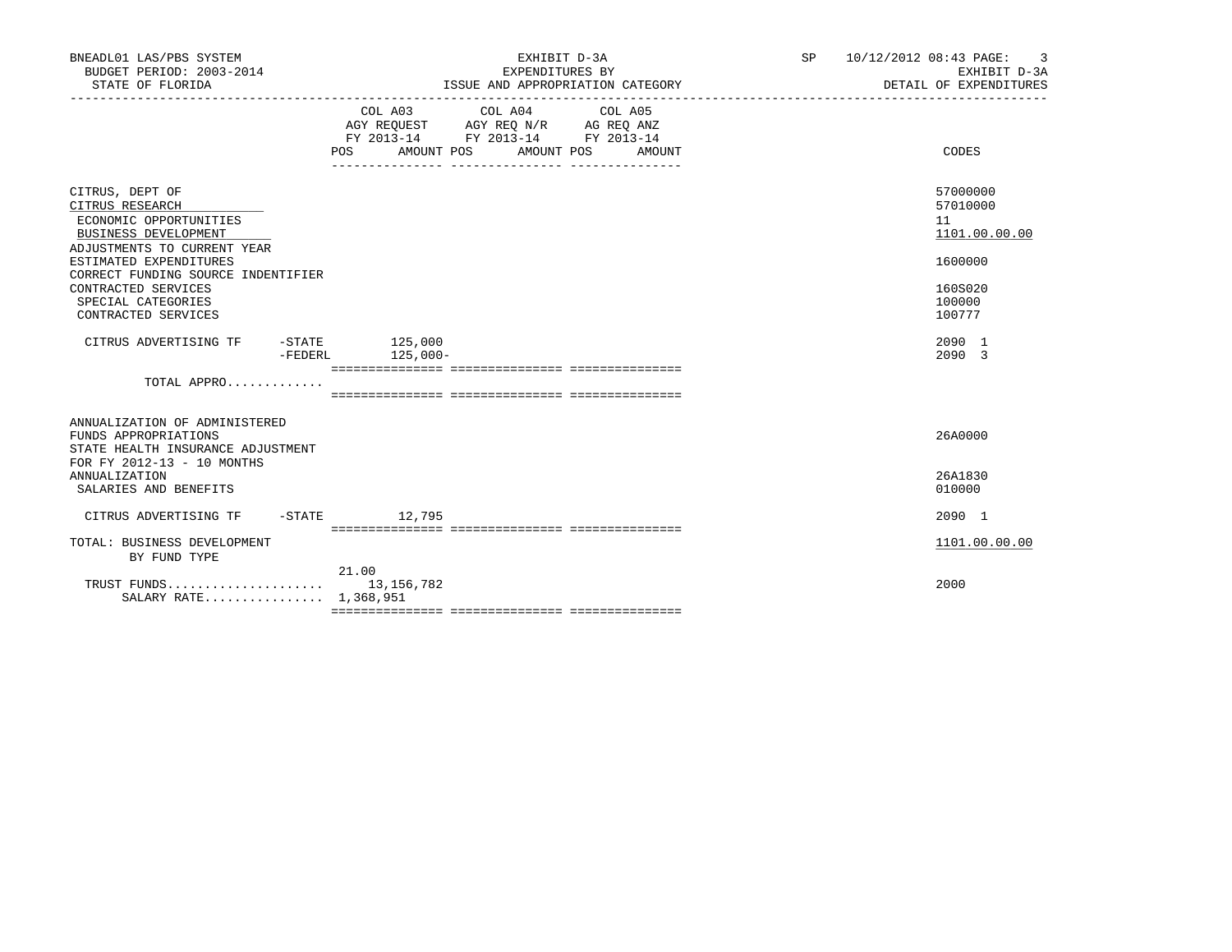| BNEADL01 LAS/PBS SYSTEM<br>BUDGET PERIOD: 2003-2014<br>STATE OF FLORIDA                                                                                                                                  |           | ____________________________________ | EXHIBIT D-3A<br>EXPENDITURES BY<br>ISSUE AND APPROPRIATION CATEGORY                                                  | SP <sub>2</sub> | 10/12/2012 08:43 PAGE:<br>$\overline{4}$<br>EXHIBIT D-3A<br>DETAIL OF EXPENDITURES |
|----------------------------------------------------------------------------------------------------------------------------------------------------------------------------------------------------------|-----------|--------------------------------------|----------------------------------------------------------------------------------------------------------------------|-----------------|------------------------------------------------------------------------------------|
|                                                                                                                                                                                                          |           | COL A03<br>POS<br>AMOUNT POS         | COL A04<br>COL A05<br>AGY REQUEST AGY REQ N/R AG REQ ANZ<br>FY 2013-14 FY 2013-14 FY 2013-14<br>AMOUNT POS<br>AMOUNT |                 | CODES                                                                              |
| CITRUS, DEPT OF<br>EXECUTIVE DIR/SUPPORT SVCS<br>ECONOMIC OPPORTUNITIES<br>BUSINESS DEVELOPMENT<br>ESTIMATED EXPENDITURES<br>ESTIMATED EXPENDITURES - OPERATIONS<br>SALARY RATE<br>SALARY RATE 1,466,931 |           |                                      |                                                                                                                      |                 | 57000000<br>57020000<br>11<br>1101.00.00.00<br>1000000<br>1001000<br>000000        |
| SALARIES AND BENEFITS<br>CITRUS ADVERTISING TF                                                                                                                                                           |           | 24.00<br>$-STATE$ 2,037,830          |                                                                                                                      |                 | 010000<br>2090 1                                                                   |
| OTHER PERSONAL SERVICES                                                                                                                                                                                  |           |                                      |                                                                                                                      |                 | 030000                                                                             |
| CITRUS ADVERTISING TF                                                                                                                                                                                    | $-$ STATE | 78,000                               |                                                                                                                      |                 | 2090 1                                                                             |
| <b>EXPENSES</b>                                                                                                                                                                                          |           |                                      |                                                                                                                      |                 | 040000                                                                             |
| CITRUS ADVERTISING TF - STATE 1,172,706                                                                                                                                                                  |           |                                      |                                                                                                                      |                 | 2090 1                                                                             |
| OPERATING CAPITAL OUTLAY                                                                                                                                                                                 |           |                                      |                                                                                                                      |                 | 060000                                                                             |
| CITRUS ADVERTISING TF                                                                                                                                                                                    |           | -STATE 119,779                       |                                                                                                                      |                 | 2090 1                                                                             |
| SPECIAL CATEGORIES<br>CONTRACTED SERVICES                                                                                                                                                                |           |                                      |                                                                                                                      |                 | 100000<br>100777                                                                   |
| CITRUS ADVERTISING TF                                                                                                                                                                                    |           | -STATE 807,655                       |                                                                                                                      |                 | 2090 1                                                                             |
| PAID ADVERTISING/PROMOTION                                                                                                                                                                               |           |                                      |                                                                                                                      |                 | 102380                                                                             |
| CITRUS ADVERTISING TF                                                                                                                                                                                    |           | $-$ STATE 75,000                     |                                                                                                                      |                 | 2090 1                                                                             |
| RISK MANAGEMENT INSURANCE                                                                                                                                                                                |           |                                      |                                                                                                                      |                 | 103241                                                                             |
| CITRUS ADVERTISING TF                                                                                                                                                                                    | $-$ STATE | 19,237                               |                                                                                                                      |                 | 2090 1                                                                             |
|                                                                                                                                                                                                          |           |                                      |                                                                                                                      |                 |                                                                                    |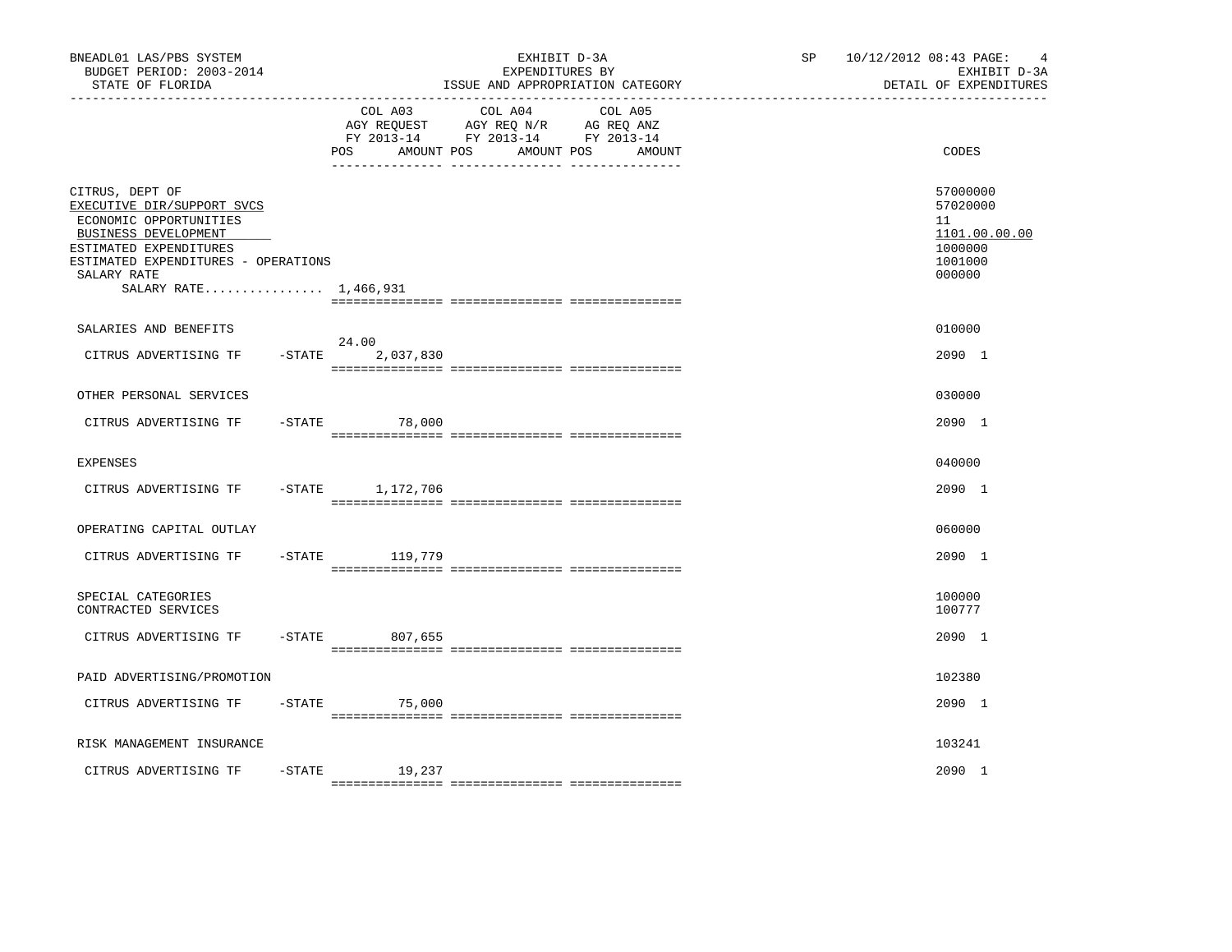| BNEADL01 LAS/PBS SYSTEM<br>BUDGET PERIOD: 2003-2014<br>STATE OF FLORIDA                                                                                                                                              |                      | EXHIBIT D-3A<br>EXPENDITURES BY                                                                         | ISSUE AND APPROPRIATION CATEGORY | 5<br>SP 10/12/2012 08:43 PAGE:<br>EXHIBIT D-3A<br>DETAIL OF EXPENDITURES              |
|----------------------------------------------------------------------------------------------------------------------------------------------------------------------------------------------------------------------|----------------------|---------------------------------------------------------------------------------------------------------|----------------------------------|---------------------------------------------------------------------------------------|
|                                                                                                                                                                                                                      | POS AMOUNT POS       | COL A03 COL A04<br>AGY REQUEST AGY REQ N/R AG REQ ANZ<br>FY 2013-14 FY 2013-14 FY 2013-14<br>AMOUNT POS | COL A05<br>AMOUNT                | CODES                                                                                 |
| CITRUS, DEPT OF<br>EXECUTIVE DIR/SUPPORT SVCS<br>ECONOMIC OPPORTUNITIES<br>BUSINESS DEVELOPMENT<br>ESTIMATED EXPENDITURES<br>ESTIMATED EXPENDITURES - OPERATIONS<br>SPECIAL CATEGORIES<br>TR/DMS/HR SVCS/STW CONTRCT |                      |                                                                                                         |                                  | 57000000<br>57020000<br>11<br>1101.00.00.00<br>1000000<br>1001000<br>100000<br>107040 |
| CITRUS ADVERTISING TF                                                                                                                                                                                                | $-STATE$<br>9,137    |                                                                                                         |                                  | 2090 1                                                                                |
| DATA PROCESSING SERVICES<br>SOUTHWOOD SRC                                                                                                                                                                            |                      |                                                                                                         |                                  | 210000<br>210021                                                                      |
| CITRUS ADVERTISING TF - STATE                                                                                                                                                                                        | 1,478                |                                                                                                         |                                  | 2090 1                                                                                |
| NORTHWOOD SRC (NSRC)                                                                                                                                                                                                 |                      |                                                                                                         |                                  | 210022                                                                                |
| CITRUS ADVERTISING TF                                                                                                                                                                                                | $-STATE$ 13,660      |                                                                                                         |                                  | 2090 1                                                                                |
| TOTAL: ESTIMATED EXPENDITURES - OPERATIONS<br>TOTAL POSITIONS 24.00<br>TOTAL ISSUE 4,334,482<br>TOTAL SALARY RATE $1,466,931$                                                                                        |                      |                                                                                                         |                                  | 1001000                                                                               |
| CASUALTY INSURANCE PREMIUM<br>ADJUSTMENT<br>SPECIAL CATEGORIES<br>RISK MANAGEMENT INSURANCE                                                                                                                          |                      |                                                                                                         |                                  | 1001090<br>100000<br>103241                                                           |
| CITRUS ADVERTISING TF                                                                                                                                                                                                | $-STATE$<br>$6,407-$ |                                                                                                         |                                  | 2090 1                                                                                |
| FLORIDA RETIREMENT SYSTEM<br>CONTRIBUTION ADJUSTMENT FOR<br>FISCAL YEAR 2012-2013<br>SALARIES AND BENEFITS                                                                                                           |                      |                                                                                                         |                                  | 1001240<br>010000                                                                     |
| CITRUS ADVERTISING TF                                                                                                                                                                                                | $-STATE$<br>3,197    |                                                                                                         |                                  | 2090 1                                                                                |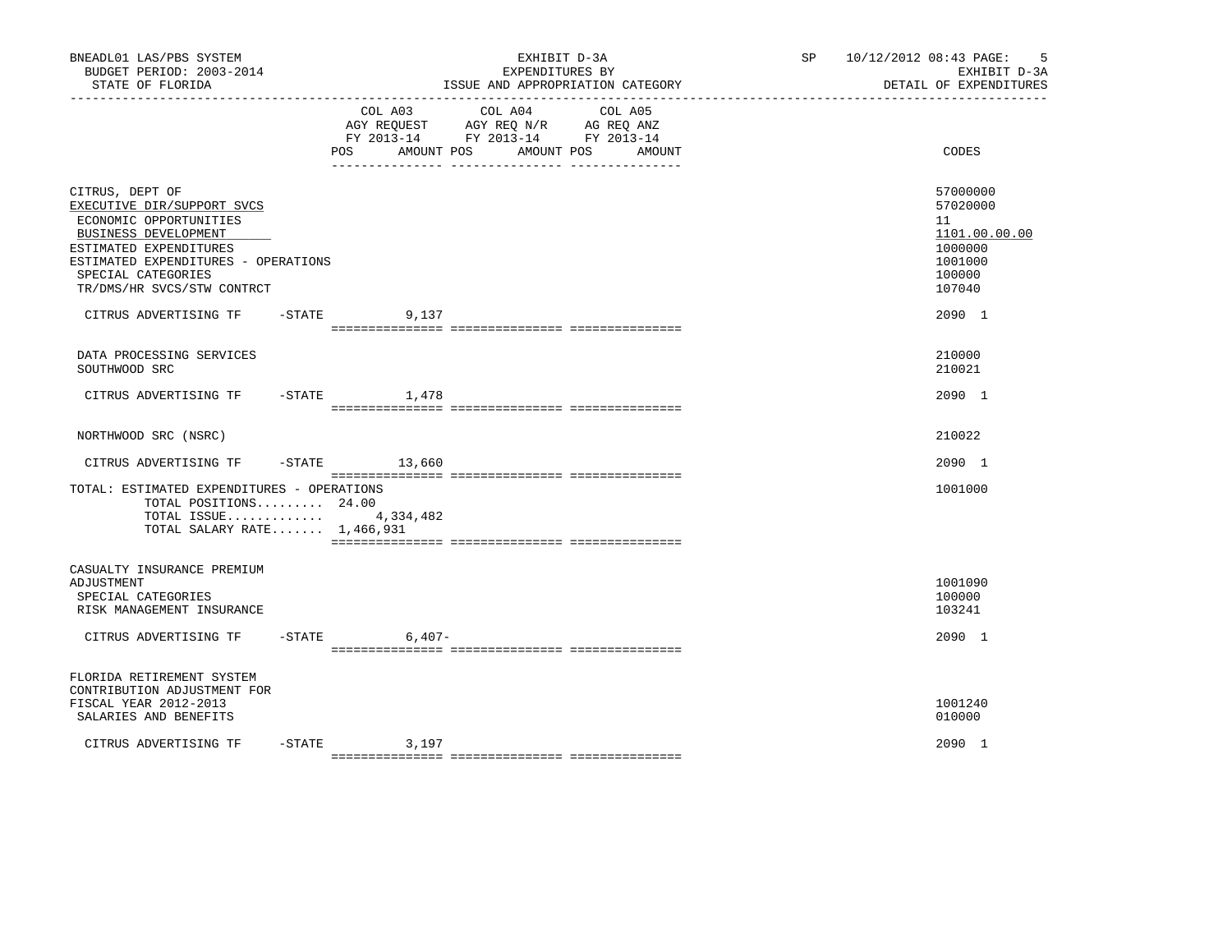| BNEADL01 LAS/PBS SYSTEM<br>BUDGET PERIOD: 2003-2014<br>STATE OF FLORIDA                                                                                                               |        |                | EXHIBIT D-3A<br>EXPENDITURES BY<br>ISSUE AND APPROPRIATION CATEGORY                                                                   | SP 10/12/2012 08:43 PAGE:<br>- 6<br>EXHIBIT D-3A<br>DETAIL OF EXPENDITURES |
|---------------------------------------------------------------------------------------------------------------------------------------------------------------------------------------|--------|----------------|---------------------------------------------------------------------------------------------------------------------------------------|----------------------------------------------------------------------------|
|                                                                                                                                                                                       |        |                | COL A03 COL A04 COL A05<br>AGY REQUEST AGY REQ N/R AG REQ ANZ<br>FY 2013-14 FY 2013-14 FY 2013-14<br>POS AMOUNT POS AMOUNT POS AMOUNT | CODES                                                                      |
| CITRUS, DEPT OF<br>EXECUTIVE DIR/SUPPORT SVCS<br>ECONOMIC OPPORTUNITIES<br>BUSINESS DEVELOPMENT<br>ESTIMATED EXPENDITURES<br>FLORIDA RETIREMENT SYSTEM<br>CONTRIBUTION ADJUSTMENT FOR |        |                |                                                                                                                                       | 57000000<br>57020000<br>11<br>1101.00.00.00<br>1000000                     |
| FISCAL YEAR 2012-2013<br>DATA PROCESSING SERVICES<br>SOUTHWOOD SRC                                                                                                                    |        |                |                                                                                                                                       | 1001240<br>210000<br>210021                                                |
| CITRUS ADVERTISING TF - STATE                                                                                                                                                         |        | $\mathbf{1}$   |                                                                                                                                       | 2090 1                                                                     |
| NORTHWOOD SRC (NSRC)                                                                                                                                                                  |        |                |                                                                                                                                       | 210022                                                                     |
| CITRUS ADVERTISING TF - STATE                                                                                                                                                         |        | 7              |                                                                                                                                       | 2090 1                                                                     |
| TOTAL: FLORIDA RETIREMENT SYSTEM<br>CONTRIBUTION ADJUSTMENT FOR<br>FISCAL YEAR 2012-2013<br>TOTAL ISSUE                                                                               |        | 3,205          |                                                                                                                                       | 1001240                                                                    |
| ADJUSTMENT TO STATE HEALTH<br>INSURANCE PREMIUM CONTRIBUTION -<br>FISCAL YEAR 2012-13<br>SALARIES AND BENEFITS                                                                        |        |                |                                                                                                                                       | 1001830<br>010000                                                          |
| CITRUS ADVERTISING TF                                                                                                                                                                 |        | $-STATE$ 2,743 |                                                                                                                                       | 2090 1                                                                     |
| DATA PROCESSING SERVICES<br>SOUTHWOOD SRC                                                                                                                                             |        |                |                                                                                                                                       | 210000<br>210021                                                           |
| CITRUS ADVERTISING TF                                                                                                                                                                 | -STATE | -1             |                                                                                                                                       | 2090 1                                                                     |
| NORTHWOOD SRC (NSRC)                                                                                                                                                                  |        |                |                                                                                                                                       | 210022                                                                     |
| CITRUS ADVERTISING TF                                                                                                                                                                 | -STATE | 6              |                                                                                                                                       | 2090 1                                                                     |
| TOTAL: ADJUSTMENT TO STATE HEALTH<br>INSURANCE PREMIUM CONTRIBUTION -<br>FISCAL YEAR 2012-13                                                                                          |        |                |                                                                                                                                       | 1001830                                                                    |
| TOTAL ISSUE                                                                                                                                                                           |        | 2,750          |                                                                                                                                       |                                                                            |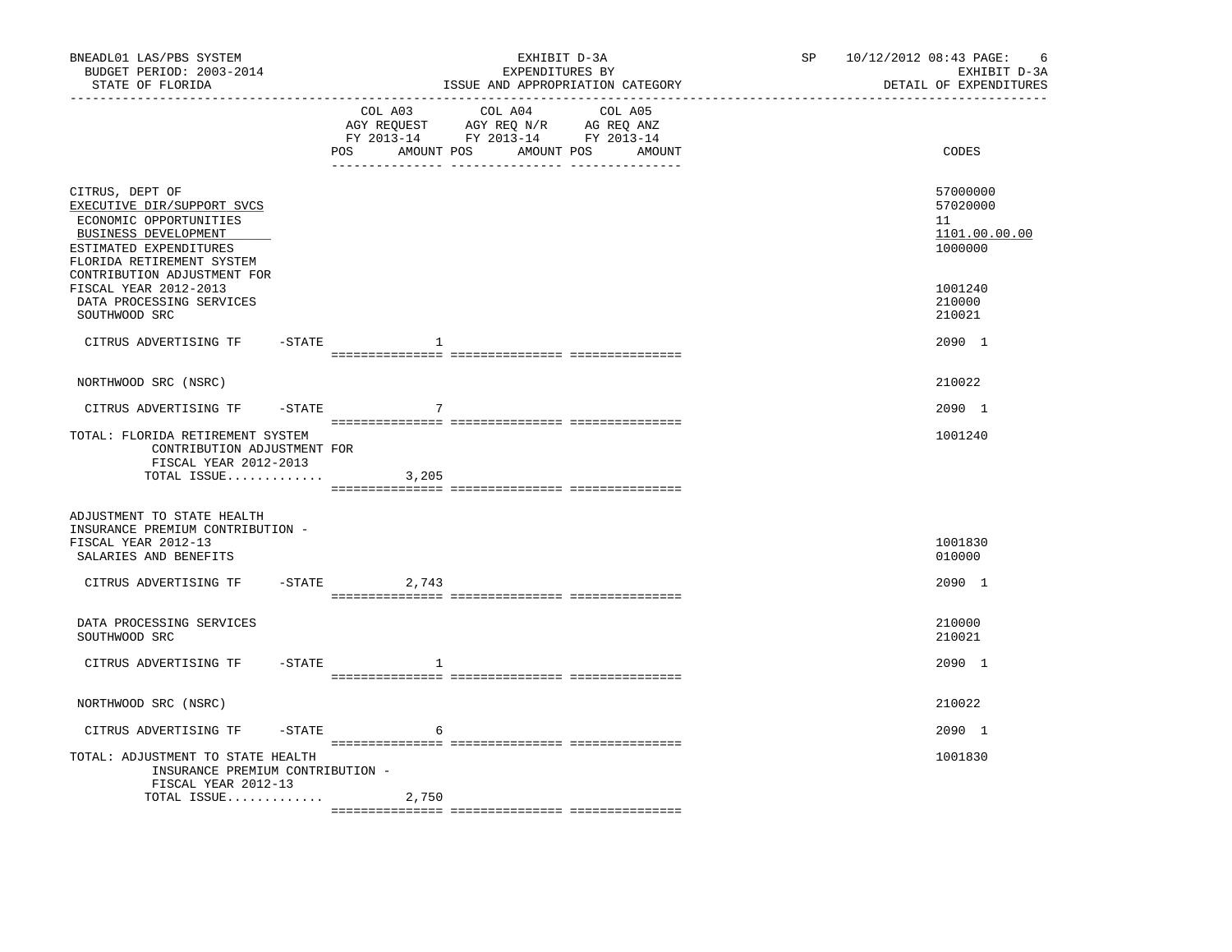| BNEADL01 LAS/PBS SYSTEM<br>BUDGET PERIOD: 2003-2014<br>STATE OF FLORIDA                                                                                      | EXHIBIT D-3A<br>EXPENDITURES BY<br>ISSUE AND APPROPRIATION CATEGORY                                                                 |                   | SP 10/12/2012 08:43 PAGE: 7<br>EXHIBIT D-3A<br>DETAIL OF EXPENDITURES |
|--------------------------------------------------------------------------------------------------------------------------------------------------------------|-------------------------------------------------------------------------------------------------------------------------------------|-------------------|-----------------------------------------------------------------------|
|                                                                                                                                                              | COL A03<br>COL A04<br>AGY REQUEST AGY REQ N/R AG REQ ANZ<br>FY 2013-14 FY 2013-14 FY 2013-14<br>POS FOR<br>AMOUNT POS<br>AMOUNT POS | COL A05<br>AMOUNT | CODES                                                                 |
| CITRUS, DEPT OF<br>EXECUTIVE DIR/SUPPORT SVCS<br>ECONOMIC OPPORTUNITIES<br>BUSINESS DEVELOPMENT<br>ESTIMATED EXPENDITURES<br>REALLOCATION OF HUMAN RESOURCES |                                                                                                                                     |                   | 57000000<br>57020000<br>11<br>1101.00.00.00<br>1000000                |
| OUTSOURCING<br>SPECIAL CATEGORIES<br>TR/DMS/HR SVCS/STW CONTRCT                                                                                              |                                                                                                                                     |                   | 1005900<br>100000<br>107040                                           |
| CITRUS ADVERTISING TF - STATE 420                                                                                                                            |                                                                                                                                     |                   | 2090 1                                                                |
| ANNUALIZATION OF ADMINISTERED<br>FUNDS APPROPRIATIONS<br>STATE HEALTH INSURANCE ADJUSTMENT<br>FOR FY 2012-13 - 10 MONTHS<br>ANNUALIZATION                    |                                                                                                                                     |                   | 26A0000<br>26A1830                                                    |
| SALARIES AND BENEFITS<br>CITRUS ADVERTISING TF - STATE 13,715                                                                                                |                                                                                                                                     |                   | 010000<br>2090 1                                                      |
|                                                                                                                                                              |                                                                                                                                     |                   |                                                                       |
| DATA PROCESSING SERVICES<br>SOUTHWOOD SRC                                                                                                                    |                                                                                                                                     |                   | 210000<br>210021                                                      |
| CITRUS ADVERTISING TF - STATE                                                                                                                                | .5                                                                                                                                  |                   | 2090 1                                                                |
| NORTHWOOD SRC (NSRC)                                                                                                                                         |                                                                                                                                     |                   | 210022                                                                |
| CITRUS ADVERTISING TF                                                                                                                                        | $-$ STATE<br>30                                                                                                                     |                   | 2090 1                                                                |
| TOTAL: STATE HEALTH INSURANCE ADJUSTMENT<br>FOR FY 2012-13 - 10 MONTHS<br>ANNUALIZATION                                                                      |                                                                                                                                     |                   | 26A1830                                                               |
| TOTAL ISSUE $13,750$                                                                                                                                         |                                                                                                                                     |                   |                                                                       |
| TOTAL: BUSINESS DEVELOPMENT<br>BY FUND TYPE                                                                                                                  |                                                                                                                                     |                   | 1101.00.00.00                                                         |
| TRUST FUNDS $4,348,200$<br>SALARY RATE 1,466,931                                                                                                             | 24.00                                                                                                                               |                   | 2000                                                                  |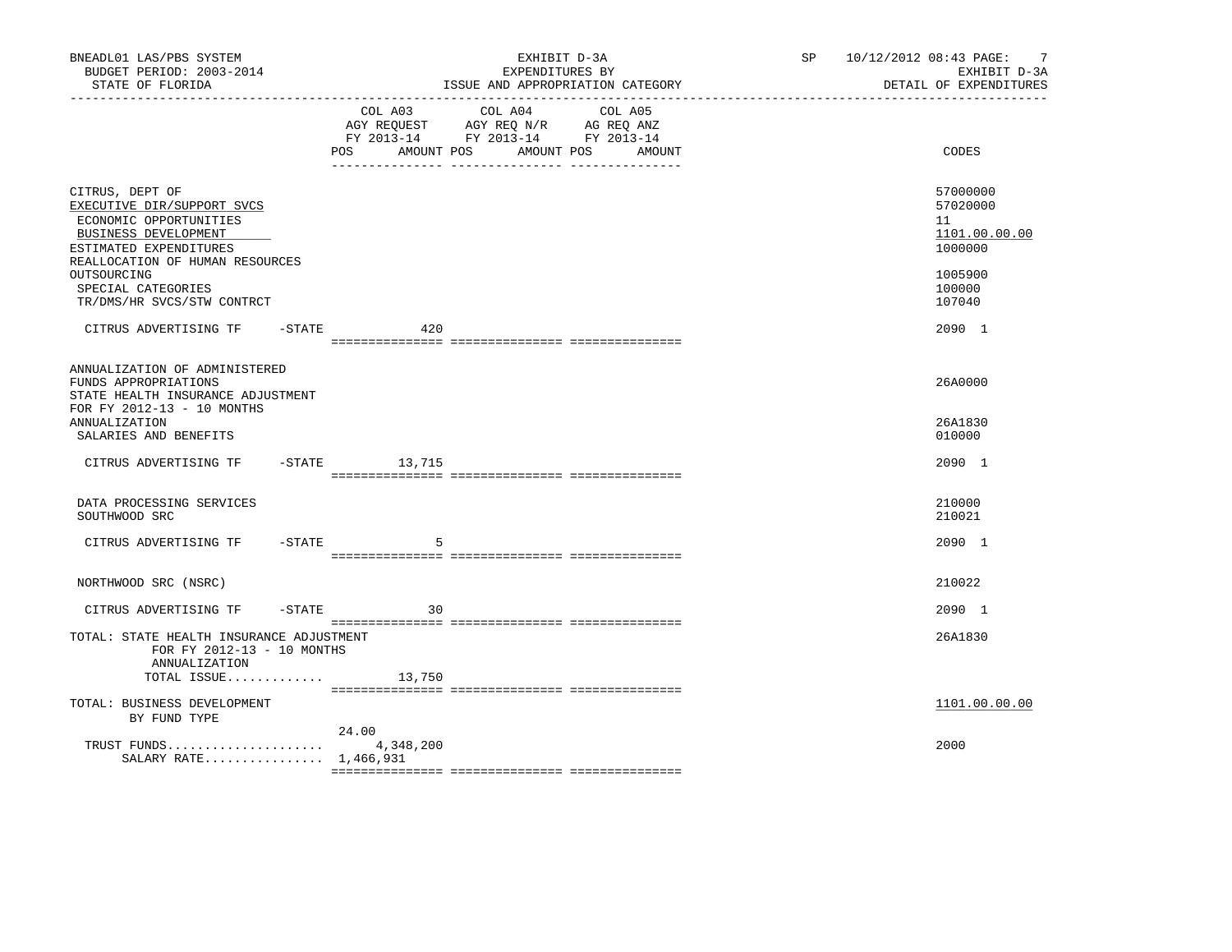| BNEADL01 LAS/PBS SYSTEM<br>BUDGET PERIOD: 2003-2014<br>STATE OF FLORIDA                                                                                                                                |                     | _________________________________             | EXHIBIT D-3A<br>EXPENDITURES BY<br>ISSUE AND APPROPRIATION CATEGORY<br>_____________________________              | SP 10/12/2012 08:43 PAGE:<br>8<br>EXHIBIT D-3A<br>DETAIL OF EXPENDITURES    |
|--------------------------------------------------------------------------------------------------------------------------------------------------------------------------------------------------------|---------------------|-----------------------------------------------|-------------------------------------------------------------------------------------------------------------------|-----------------------------------------------------------------------------|
|                                                                                                                                                                                                        |                     | COL A03<br>POS<br>AMOUNT POS                  | COL A04<br>COL A05<br>AGY REQUEST AGY REQ N/R AG REQ ANZ<br>FY 2013-14 FY 2013-14 FY 2013-14<br>AMOUNT POS AMOUNT | CODES                                                                       |
| CITRUS, DEPT OF<br>AGRIC PRODUCTS MARKETING<br>ECONOMIC OPPORTUNITIES<br>BUSINESS DEVELOPMENT<br>ESTIMATED EXPENDITURES<br>ESTIMATED EXPENDITURES - OPERATIONS<br>SALARY RATE<br>SALARY RATE 1,176,994 |                     |                                               |                                                                                                                   | 57000000<br>57030000<br>11<br>1101.00.00.00<br>1000000<br>1001000<br>000000 |
| SALARIES AND BENEFITS                                                                                                                                                                                  |                     | 12.00                                         |                                                                                                                   | 010000                                                                      |
| CITRUS ADVERTISING TF                                                                                                                                                                                  | $-STATE$            | 1,621,095                                     |                                                                                                                   | 2090 1                                                                      |
| OTHER PERSONAL SERVICES                                                                                                                                                                                |                     |                                               |                                                                                                                   | 030000                                                                      |
| CITRUS ADVERTISING TF                                                                                                                                                                                  | $-STATE$            | 17,000                                        |                                                                                                                   | 2090 1                                                                      |
| <b>EXPENSES</b>                                                                                                                                                                                        |                     |                                               |                                                                                                                   | 040000                                                                      |
| CITRUS ADVERTISING TF                                                                                                                                                                                  | $-$ STATE           | 761,331                                       |                                                                                                                   | 2090 1                                                                      |
| SPECIAL CATEGORIES<br>CONTRACTED SERVICES                                                                                                                                                              |                     |                                               |                                                                                                                   | 100000<br>100777                                                            |
| CITRUS ADVERTISING TF                                                                                                                                                                                  | $-$ STATE           | 100,000                                       |                                                                                                                   | 2090 1                                                                      |
| PAID ADVERTISING/PROMOTION                                                                                                                                                                             |                     |                                               |                                                                                                                   | 102380                                                                      |
| CITRUS ADVERTISING TF                                                                                                                                                                                  | $-MATCH$<br>-FEDERL | -STATE 33, 295, 526<br>2,600,000<br>5,200,000 |                                                                                                                   | 2090 1<br>2090 2<br>2090 3                                                  |
| TOTAL CITRUS ADVERTISING TF                                                                                                                                                                            |                     | 41,095,526                                    |                                                                                                                   | 2090                                                                        |
| TOTAL APPRO 41,095,526                                                                                                                                                                                 |                     |                                               |                                                                                                                   |                                                                             |
| TR/DMS/HR SVCS/STW CONTRCT                                                                                                                                                                             |                     |                                               |                                                                                                                   | 107040                                                                      |
| CITRUS ADVERTISING TF                                                                                                                                                                                  | -STATE              | 5,350                                         |                                                                                                                   | 2090 1                                                                      |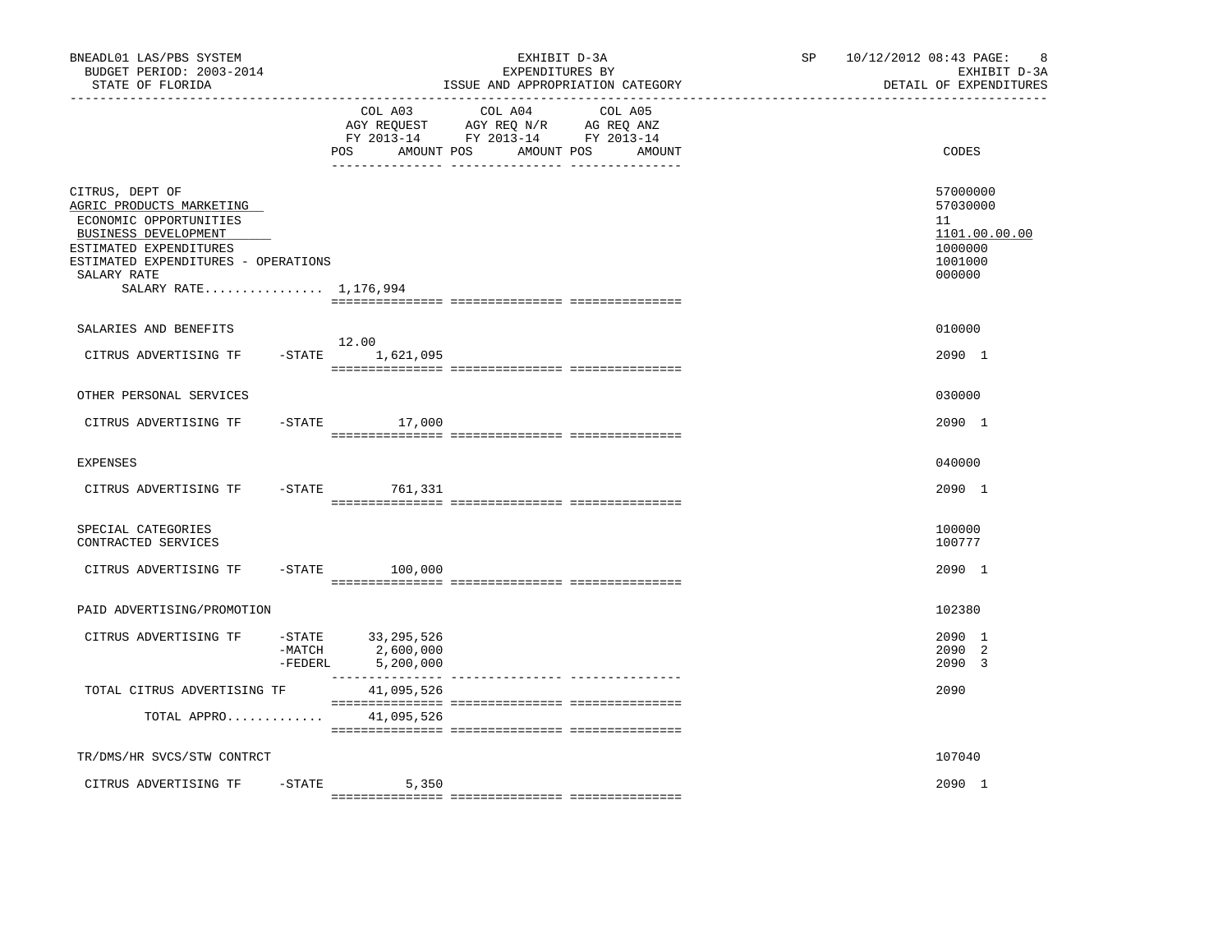| BNEADL01 LAS/PBS SYSTEM<br>BUDGET PERIOD: 2003-2014<br>STATE OF FLORIDA                                                                                        |                   | EXHIBIT D-3A<br>EXPENDITURES BY<br>ISSUE AND APPROPRIATION CATEGORY                                                                  | SP 10/12/2012 08:43 PAGE: 9<br>EXHIBIT D-3A<br>DETAIL OF EXPENDITURES |
|----------------------------------------------------------------------------------------------------------------------------------------------------------------|-------------------|--------------------------------------------------------------------------------------------------------------------------------------|-----------------------------------------------------------------------|
|                                                                                                                                                                | POS               | COL A03 COL A04 COL A05<br>AGY REQUEST AGY REQ N/R AG REQ ANZ<br>FY 2013-14 FY 2013-14 FY 2013-14<br>AMOUNT POS AMOUNT POS<br>AMOUNT | CODES                                                                 |
| CITRUS, DEPT OF<br>AGRIC PRODUCTS MARKETING<br>ECONOMIC OPPORTUNITIES<br>BUSINESS DEVELOPMENT<br>ESTIMATED EXPENDITURES<br>ESTIMATED EXPENDITURES - OPERATIONS |                   |                                                                                                                                      | 57000000<br>57030000<br>11<br>1101.00.00.00<br>1000000<br>1001000     |
| TOTAL: ESTIMATED EXPENDITURES - OPERATIONS<br>TOTAL POSITIONS $12.00$<br>TOTAL ISSUE 43,600,302<br>TOTAL SALARY RATE 1,176,994                                 |                   |                                                                                                                                      | 1001000                                                               |
| FLORIDA RETIREMENT SYSTEM<br>CONTRIBUTION ADJUSTMENT FOR<br>FISCAL YEAR 2012-2013<br>SALARIES AND BENEFITS                                                     |                   |                                                                                                                                      | 1001240<br>010000                                                     |
| CITRUS ADVERTISING TF - STATE 2,368                                                                                                                            |                   |                                                                                                                                      | 2090 1                                                                |
| ADJUSTMENT TO STATE HEALTH<br>INSURANCE PREMIUM CONTRIBUTION -<br>FISCAL YEAR 2012-13<br>SALARIES AND BENEFITS                                                 |                   |                                                                                                                                      | 1001830<br>010000                                                     |
| CITRUS ADVERTISING TF                                                                                                                                          | $-$ STATE $1.868$ |                                                                                                                                      | 2090 1                                                                |
| REALLOCATION OF HUMAN RESOURCES<br>OUTSOURCING<br>SPECIAL CATEGORIES<br>TR/DMS/HR SVCS/STW CONTRCT                                                             |                   |                                                                                                                                      | 1005900<br>100000<br>107040                                           |
| $-$ STATE<br>CITRUS ADVERTISING TF                                                                                                                             | 246               |                                                                                                                                      | 2090 1                                                                |